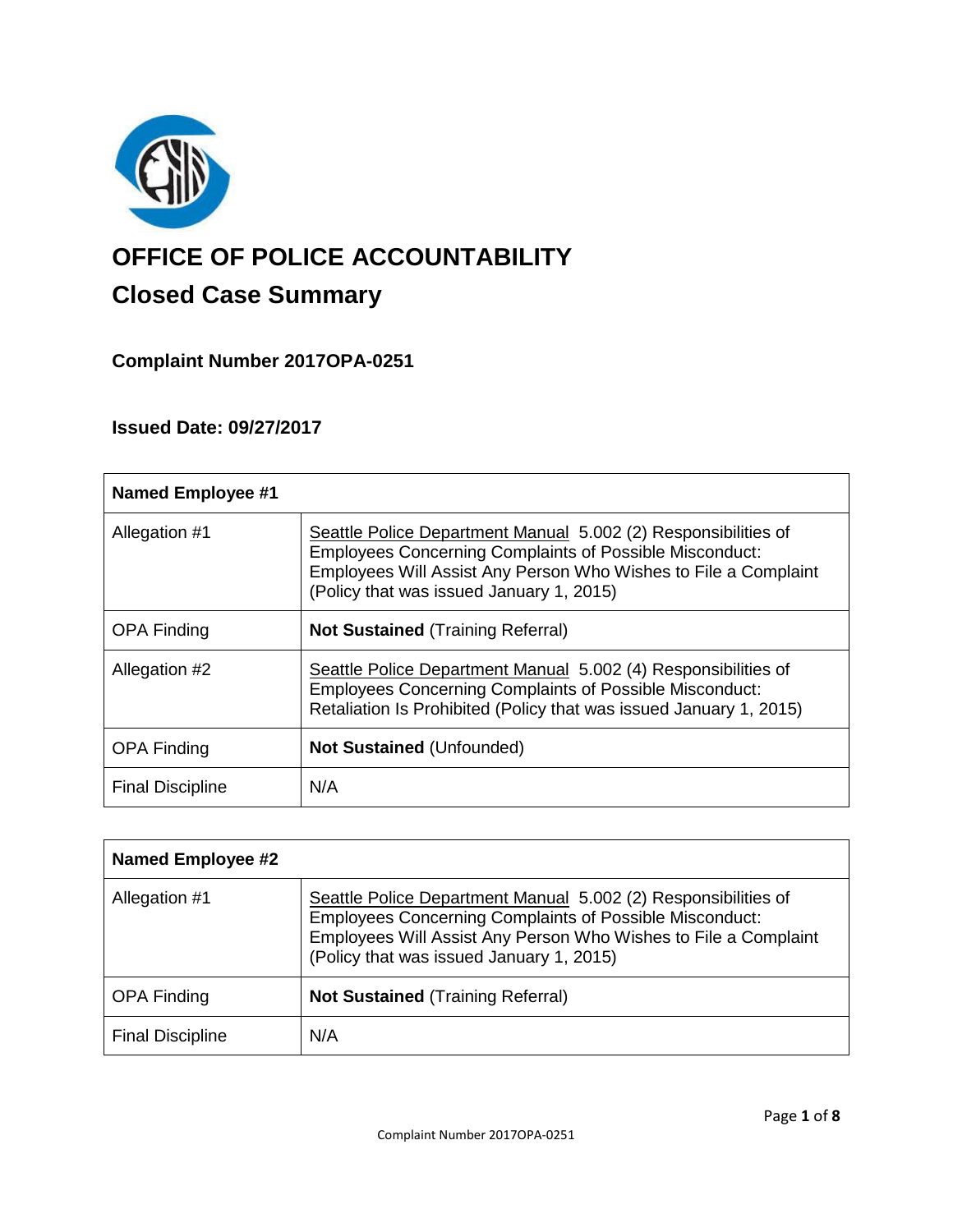| Named Employee #3       |                                                                                                                                                                                                       |
|-------------------------|-------------------------------------------------------------------------------------------------------------------------------------------------------------------------------------------------------|
| Allegation #1           | Seattle Police Department Manual 8.200 (1) Using Force: When<br>Authorized (Policy that was issued 09/01/15)                                                                                          |
| <b>OPA Finding</b>      | <b>Not Sustained (Inconclusive)</b>                                                                                                                                                                   |
| Allegation #2           | Seattle Police Department Manual 5.001 (6) Standards and Duties:<br>Employees Engaged in Department-Related Activities Identify<br>Themselves When Requested (Policy that was issued April 1, 2015)   |
| <b>OPA Finding</b>      | <b>Not Sustained (Inconclusive)</b>                                                                                                                                                                   |
| Allegation #3           | Seattle Police Department Manual 8.400 (1) Use of Force Reporting<br>and Investigation: Officers Shall Report All Uses of Force Except De<br>Minimis Force (Policy that was issued September 1, 2015) |
| <b>OPA Finding</b>      | <b>Not Sustained (Inconclusive)</b>                                                                                                                                                                   |
| <b>Final Discipline</b> | N/A                                                                                                                                                                                                   |

#### **INCIDENT SYNOPSIS**

Named Employee #1 encountered the complainant on two separate occasions. The complainant reported one of the encounters to Named Employee #2.

#### **COMPLAINT**

The complainant alleged that he was body-checked by an unknown SPD Bike Officer during a rally. On the same day, the complainant tried to report the assault by the Unknown Employee to Named Employee #1 who did not take his complaint. Two days later, while attending another gathering at the same location, he ran into Named Employee #1 who intimidated him and threatened him for the complaint he had made to him on the previous encounter. Following this encounter, the complainant also reported his assault to Named Employee #2 who did not provide him OPA's contact information and didn't forward the complaint to OPA.

#### **INVESTIGATION**

The OPA investigation included the following actions:

- 1. Review of the complaint
- 2. Search for and review of all relevant records and other evidence
- 3. Review of 911 recordings
- 4. Interviews of SPD employees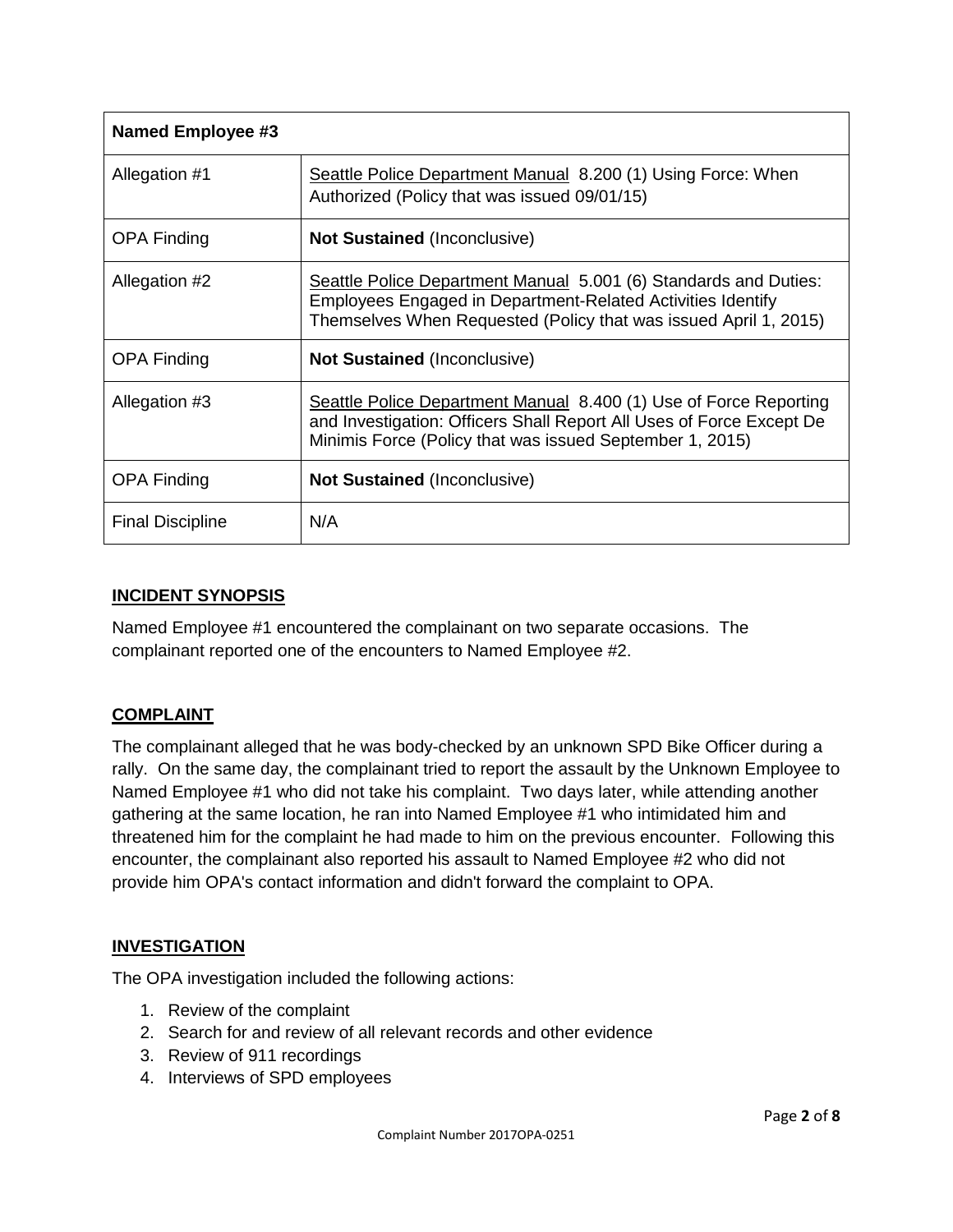#### **ANALYSIS AND CONCLUSION**

The complainant alleged that he was subjected to excessive force by an unknown Seattle Police Department (SPD) officer (identified herein as Named Employee #3) during a demonstration in which he was a participant. The OPA Director noted that, as discussed more fully below, the complainant initially claimed that force was used on him by both Named Employee #3 and Named Employee #1, but later changed his account.

The complainant stated that, after the force was used but while the demonstration continued, he told Named Employee #1 what had happened to him. The complainant alleged that Named Employee #1, who was on duty at that time, was dismissive and stated something to the extent of "too bad" or "tough luck."

Named Employee #1 asserted that the complainant did not alert him to excessive force that was used by another officer. To the contrary, Named Employee #1 stated that the complainant alleged that Named Employee #1, himself, used force against the complainant, which Named Employee #1 asserted was a false accusation and which Named Employee #1 did not report.

SPD policy 5.002-POL-2 requires that employees who receive complaints of misconduct are required to report those complaints to a supervisor and/or OPA. The policy further indicates that "[i]f the complainant requests information on where and how to file the allegation, the employee will provide it." This is particularly the case where the allegations, if believed, constitute serious misconduct, such as the use of excessive force.

From the complainant's statement, it was unclear whether he ever requested information regarding how and where to file a complaint. If the complainant did not ask for the information, it was not a violation of policy for Named Employee #1 to not provide it. However, even if the complainant did not ask for information concerning filing a complaint, under Named Employee #1's recounting of events, he still indicated to Named Employee #1 his belief that Named Employee #1 had "assaulted" him. In doing so the complainant alleged that Named Employee #1 committed a policy violation and Named Employee #1 was thus required to report that allegation to a supervisor and/or OPA. Here, Named Employee #1 did neither. In explaining why he did not do so, Named Employee #1 stated: "I wasn't concerned that it was a legitimate complaint and no, I hadn't assaulted anybody so I wasn't concerned about it." The OPA Director did not read the policy to provide an exception from reporting either when the alleged misconduct is frivolous or when the allegation is made against the officer, himself.

The OPA Director noted that Named Employee #1 did not contend that he was too busy with his duties at the demonstration to report the misconduct, which is an exception to the policy. Even were that the case, he would have been required to instead "provide specific information to the complainant on where and how to file the allegation." Named Employee #1 did not do this, so the exception did not apply. Moreover, it would have been simple for Named Employee #1, after his conversation with the complainant and before the end of his shift, to simply inform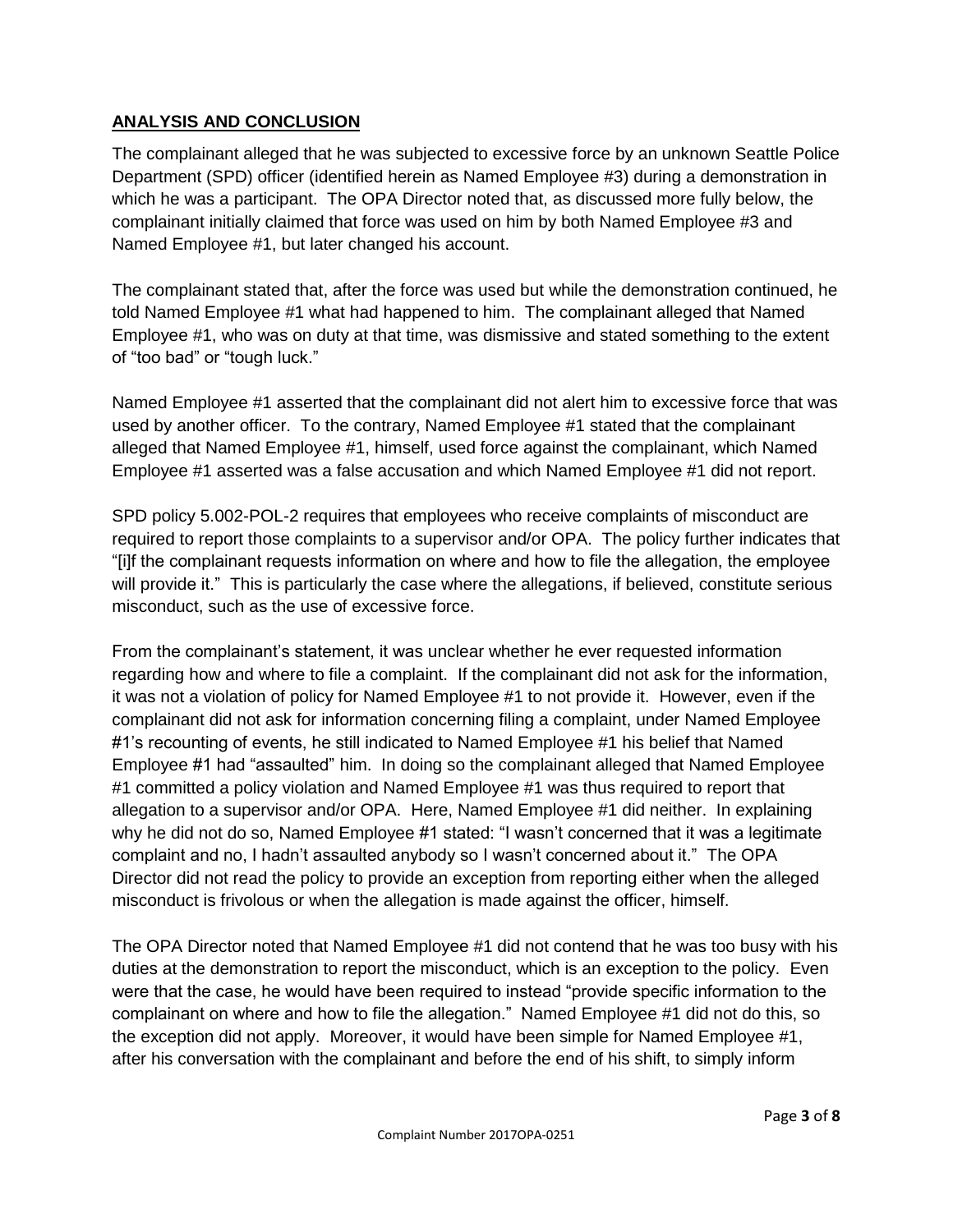Named Employee #2 or another supervisor of the interaction and the allegations that were made against him.

In this case the OPA Director was ultimately faced with a difficult question: is an officer required to self-report an allegation of misconduct that he knows is frivolous and never occurred? Based on his reading of the policy, that was what was required. Here, the OPA Director found such a result unreasonable. For this reason, and based on the unique circumstances of this case, the OPA Director could not recommend sustaining this allegation against Named Employee #1.

The complainant initially reported to OPA that he had been subjected to excessive force by officers including Named Employee #1. At the time that this statement was made, the complainant knew that his allegation was inaccurate. Named Employee #1 received a notice of that complaint from OPA on that same day.

On the following day, Named Employee #1 again interacted with the complainant. The complainant alleged that Named Employee #1 told him, "there will be repercussions for filing false claims against the police" and asserted that he felt threatened by that statement. Named Employee #1 stated that he told the complainant the following: "any repercussions that occur from this are on you because of making a malicious complaint. When it's proven that I obviously had nothing to do with it and you're fully aware of that, you probably wanna correct your statements." Named Employee #1 explained that when he used the term "repercussions," he was referring to the legal ramifications of making a false complaint. Named Employee #1 also asserted that he did not intend to threaten or intimidate the complainant by making this statement. While the OPA Director credited Named Employee #1's statements at his OPA interview, he noted that Named Employee #1 made the conscious choice to interact with someone that he knew had previously made a complaint against him, and, in doing so, used language that could have been interpreted as threatening.

The OPA Director would like to be clear at the outset that he did not conclude that Named Employee #1 intended to threaten or intimidate the complainant and did not find that Named Employee #1 necessarily violated policy. The OPA Director did believe, however, that the Named Employee exercised questionable judgment in this instance. The OPA Director had no doubt that being accused of misconduct can be stressful, frustrating and disheartening – particularly where the allegations do not have any factual basis. Moreover, he recognized that such allegations, even if ultimately deemed frivolous, could have a very real impact on an officer's career. That being said, the wiser course of action here would have simply been to ignore the complainant or walk away. By not doing so, Named Employee #1 created a situation that had the appearance of impropriety, even if actual impropriety was not present here. Ultimately, police officers have the responsibility to avoid these types of situations where at all possible.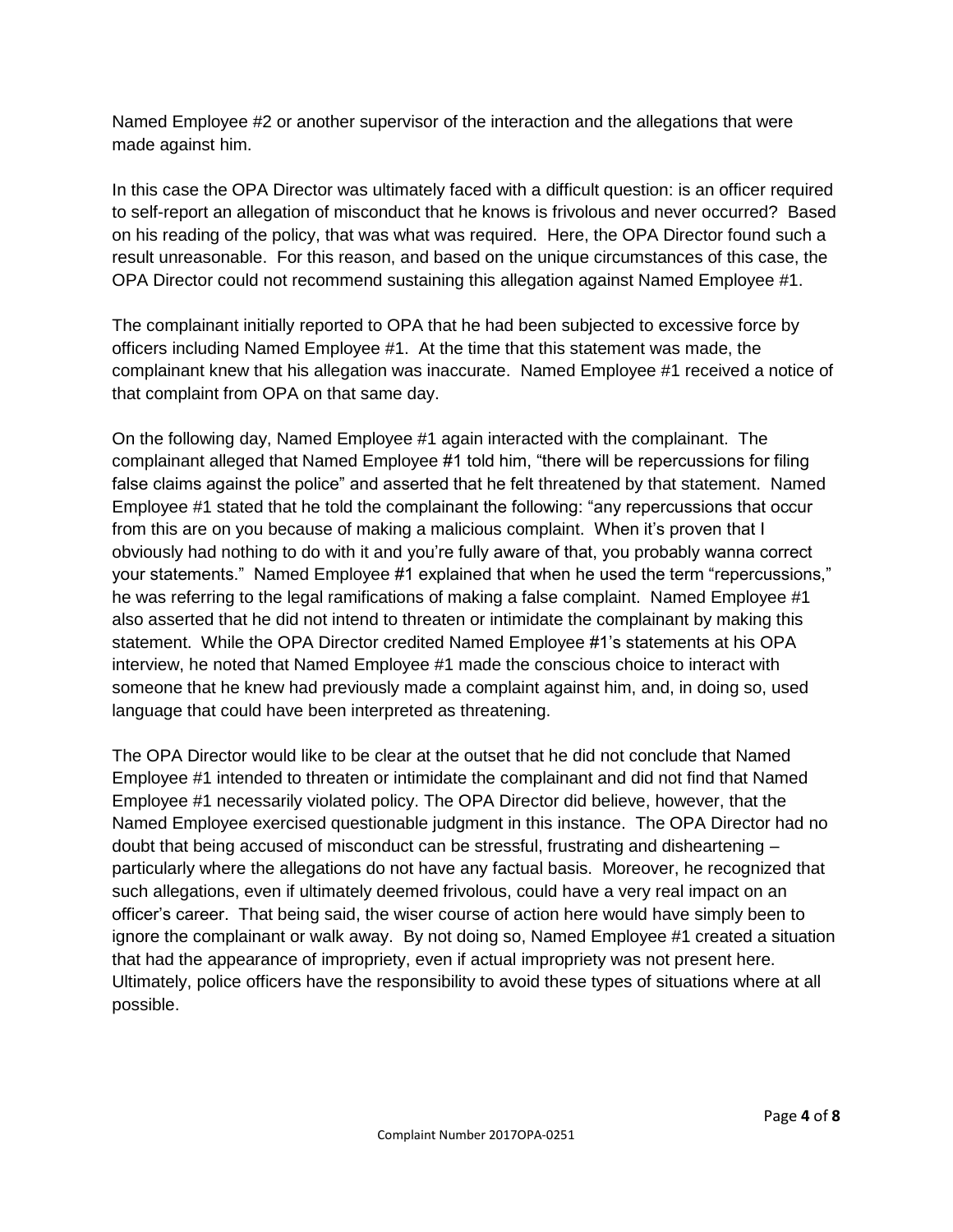The complainant alleged that at a later demonstration, he reported to Named Employee #2 the prior use of force as well as the "threat" from Named Employee #1. The complainant stated that Named Employee #2 told him to file an OPA complaint, but did not actually direct him to OPA or initiate the complaint on his behalf. Four days later, OPA emailed a notice of complaint to Named Employee #2. That afternoon, Named Employee #2 called OPA and indicated that he had spoken to a sergeant investigator that same morning- prior to receiving the noticeregarding the complainant's allegations. In a later email to OPA, Named E#2 repeated that assertion and further stated that when he returned to the precinct on the date in question, he memorialized the complainant's allegations in writing. He stated that he then intended to send an email containing the allegations to OPA three days later. However, Named Employee #2 was out sick on that day. On his next day of work, Named Employee #2 called OPA and indicated that he would be sending the email with the allegations. He did not do so prior to receiving the notice of complaint.

SPD policy 5.002-POL-2 requires that employees who receive complaints of misconduct are required to report those complaints to a supervisor and/or OPA. The policy further indicates that "[i]f the complainant requests information on where and how to file the allegation, the employee will provide it." (SPD Policy 5.002-POL-2.) This is particularly the case where the allegations, if believed, constitute serious misconduct, such as retaliation and the use of excessive force.

Here, it appeared that Named Employee #2 did report the allegations to OPA, even if not until several days after the incident. Delays in reporting by supervisors can be very problematic as they can impact the collectively bargained investigation timeline requirements. If discipline cannot be imposed based on a failure to report by an SPD employee, it has a significant effect on the efficacy of the accountability system and lessens the public's perception of the system's legitimacy.

Named Employee #2 should have reported the complainant's allegations to OPA as soon as he returned to the precinct on the date in question. The OPA Director did not believe that Named Employee #2 was acting in bad faith when he delayed reporting and found that Named Employee #2 did, in fact, report prior to receiving a notice of complaint from OPA. However, the OPA Director concluded that Named Employee #2 should be required to receive additional training on SPD policy 5.002.

In the complainant's initial communication with OPA concerning this matter, he stated that he had been assaulted by SPD officers and that Named Employee #1 was "one of them." While never identified, presumably Named Employee #3 was the "other" involved officer. During its intake process, OPA obtained a recorded statement from the complainant. During that statement, the complainant indicated that he was assaulted by only one unidentified masked officer and not also by Named Employee #1. The complainant now asserted that he reported his assault by Named Employee #3 to Named Employee #1 and that Named Employee #1 was dismissive of his complaint.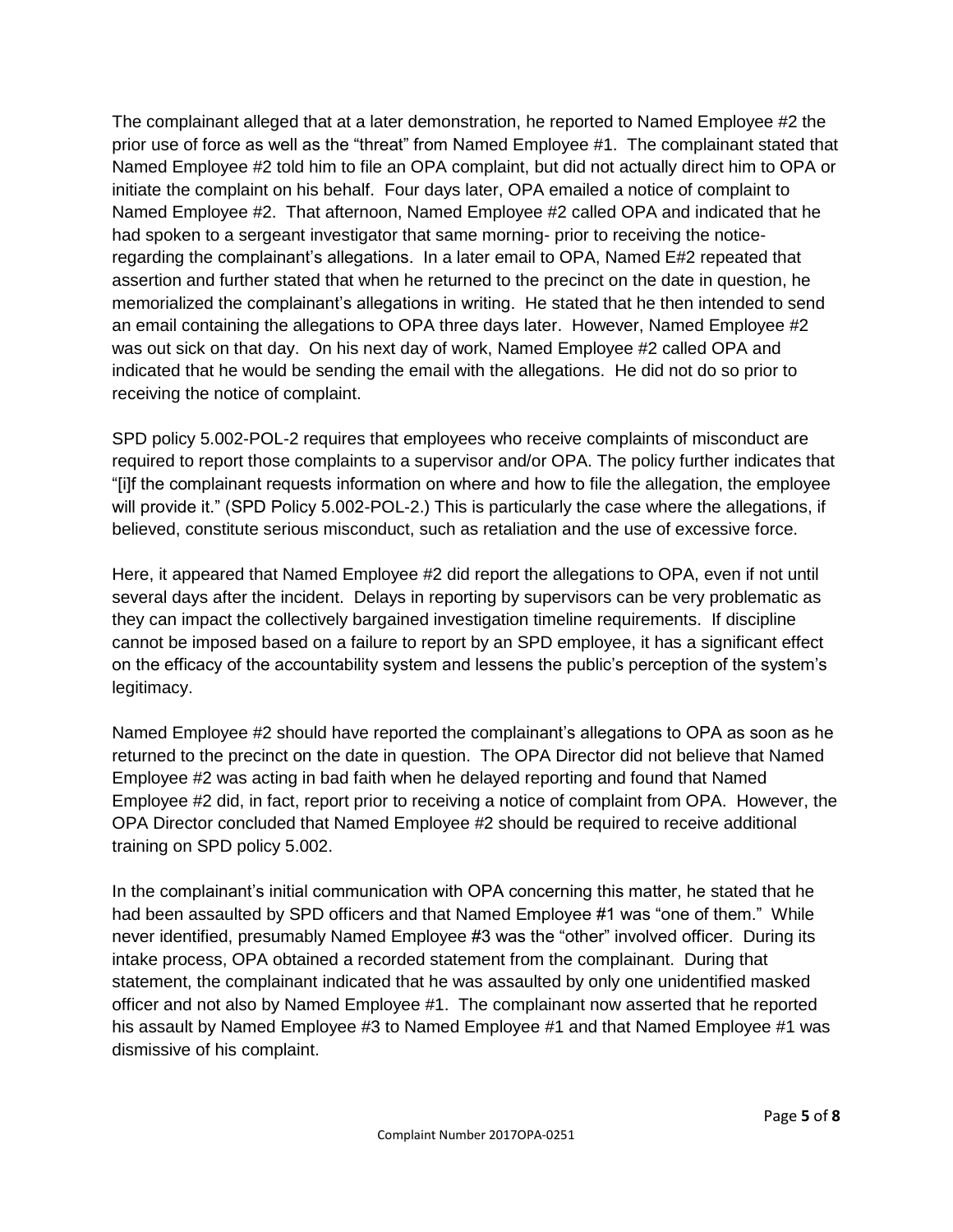The complainant was never able to provide a detailed description of Named Employee #3, aside from that he was a Caucasian male wearing a mask and black tactical gear. During its investigation, OPA attempted to determine the identification of Named Employee #3. OPA looked for video of the protest and the alleged assault from businesses in the near vicinity and on the internet but was unsuccessful. Named Employee #1 was asked whether he observed any assault, but indicated that he did not. Lastly, OPA reached out to the complainant for possible additional identifying information, but the complainant did not respond to or return these follow-up telephone calls.

In evaluating the merits of this allegation, the OPA Director had doubts as to the complainant's credibility due to the changing of his story over time. The OPA Director found it particularly concerning that he initially identified Named Employee #1 as one of the perpetrators of the force when he knew that Named Employee #1 was not involved.

It may very well have been the case that even if Named Employee #3 did use force against the complainant and the force was as the complainant described it, the force was still within policy. Ultimately, Named Employee #3 was never located and the OPA Director could not conclusively determine whether the force ever occurred, let alone whether it took place as the complainant described.

As with the above allegation, aside from the complainant's statements, there was no evidence that this incident ever occurred, or, at the very least, occurred as described by the complainant. If the complainant was involved in an altercation with an officer, asked that officer to identify himself, and the officer refused to do so, that would constitute a violation of SPD policy. However, the OPA Director could not conclusively determine that this incident took place.

Even if the force occurred as the complainant described, it was unclear whether it would have had needed to be reported. The complainant alleged that an officer "body checked" the complainant with "as much force as he could muster." At the time he was "body checked," the complainant alleged that the officer yelled something like "get back." The complainant did not report that he was knocked backwards or fell to the ground. The complainant was further unclear as to whether he suffered or complained of any pain from the force. The complainant did state, however, that he suffered "emotional injuries" and that he was so worried for his physical health and safety that he made funeral arrangements for himself for the following day.

Again, as with the remainder of the allegations against Named Employee #3, the OPA Director could not conclusively determine whether this incident occurred or what actually happened.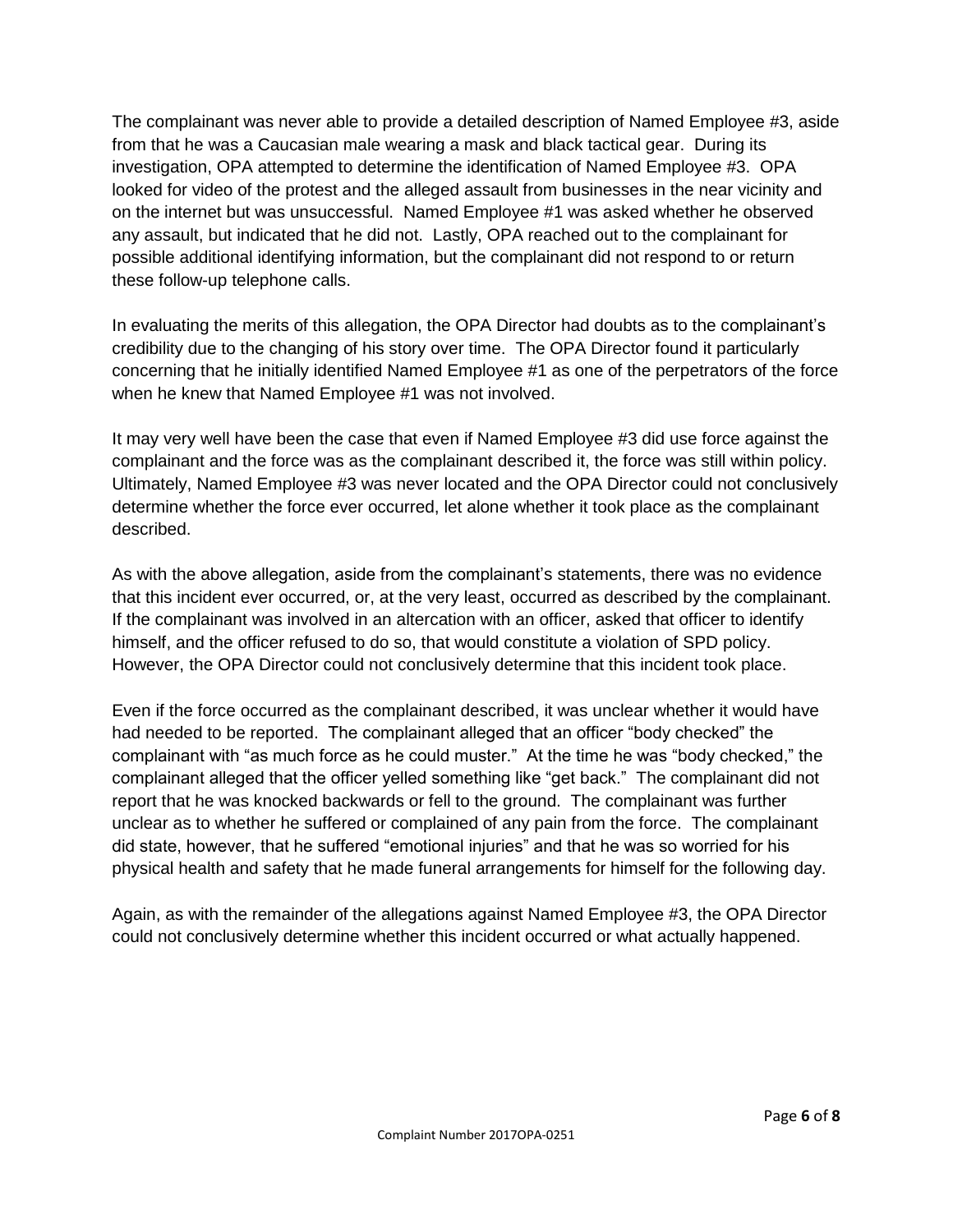#### **FINDINGS**

#### **Named Employee #1**

#### Allegation #1

The evidence showed that the Named Employee would benefit from additional training. Therefore a finding of **Not Sustained** (Training Referral) was issued for *Responsibilities of Employees Concerning Complaints of Possible Misconduct: Employees Will Assist Any Person Who Wishes to File a Complaint.*

**Recommended Training:** Named Employee #1 should be retrained on the requirements of SPD policy 5.002 and, specifically, the reporting obligations set forth in SPD policy 5.002-POL-2

#### Allegation #2

A preponderance of the evidence showed that Named Employee #1 had not intended to threaten or intimidate the complainant. Therefore a finding of **Not Sustained** (Unfounded) was issued for *Responsibilities of Employees Concerning Complaints of Possible Misconduct: Retaliation Is Prohibited.*

#### **Named Employee #2**

#### Allegation #1

The evidence showed that the Named Employee would benefit from additional training. Therefore a finding of **Not Sustained** (Training Referral) was issued for *Responsibilities of Employees Concerning Complaints of Possible Misconduct: Employees Will Assist Any Person Who Wishes to File a Complaint.*

**Recommended Training:** Named Employee #2 should be retrained on the requirements of SPD policy 5.002 and, specifically, the reporting obligations set forth in SPD policy 5.002-POL-2. NE#2 should receive further instruction on the Department's expectations concerning timely reporting of alleged misconduct.

#### **Named Employee #3**

#### Allegation #1

There was not a preponderance of the evidence either supporting or refuting the allegation. Therefore a finding of **Not Sustained** (Inconclusive) was issued for *Using Force: When Authorized.*

#### Allegation #2

There was not a preponderance of the evidence either supporting or refuting the allegation. Therefore a finding of **Not Sustained** (Inconclusive) was issued for *Standards and Duties: Employees Engaged in Department-Related Activities Identify Themselves When Requested.*